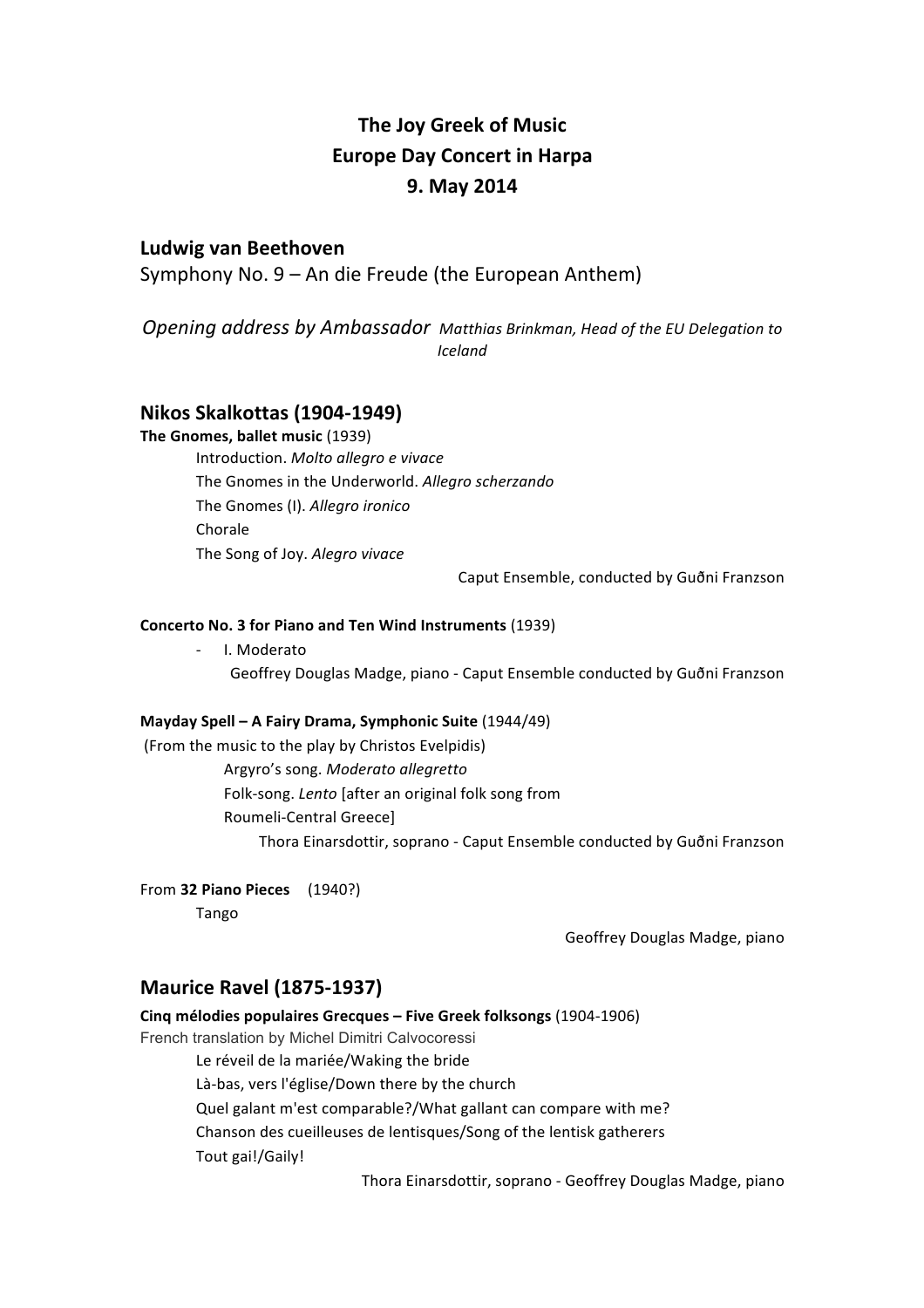## **Nikos Skalkottas (1904-1949)**

#### **Two Greek Dances**

*- Epiroticos* (from Epirus) (I/3)

- Kleftikos (dance of Christian outlaws during ottoman rule in Greece) (III/8)

Caput Ensemble, conducted by Guðni Franzson

# *Intermission*

## **Vasilis Tsitsanis (1915-1984)**

Pikrameno agori, arranged by Nikos Ordoulidis [The bitterness of the young man, in front of her house, in the freezing cold]

## **Mikis Theodorakis**

Pexe Tsitsani mou [Homage to Tistsanis and other bouzouki players]

## **Vasilis Tsitsanis (1915-1984)**

Solo bouzouki in 5/8 (recorded in 1980)

Na giati perno (1936) [I am wandering Athens drinking to cure aching love for a beautiful girl]

Me pire to ximeroma (1950) [At dawn, I still wandered through the streets, speechless, prostrated with grief)

Bakse Tsifliki (1946) [Going out with your sweetheart, to taverns and beautiful beaches round Thessaloniki, with fine wine and good music]

Apokliros (1949) [Wandering like an outcast far away from home]

Ti simera, ti avrio, ti tora (1953) [It is better to call it off right now if we are doomed to be unhappy together]

Stou Alevra ti mantra (1939) [The cheat – You've made yourself look a fool because you trusted the hussy girls]

Arkhontissa (1938) [I'm tired of trying to win you my lady, my crazy enchantress, like a shipwrecked man battered by waves, I seek consolation - you've broken many hearts, Lady..., you've made my life hell]